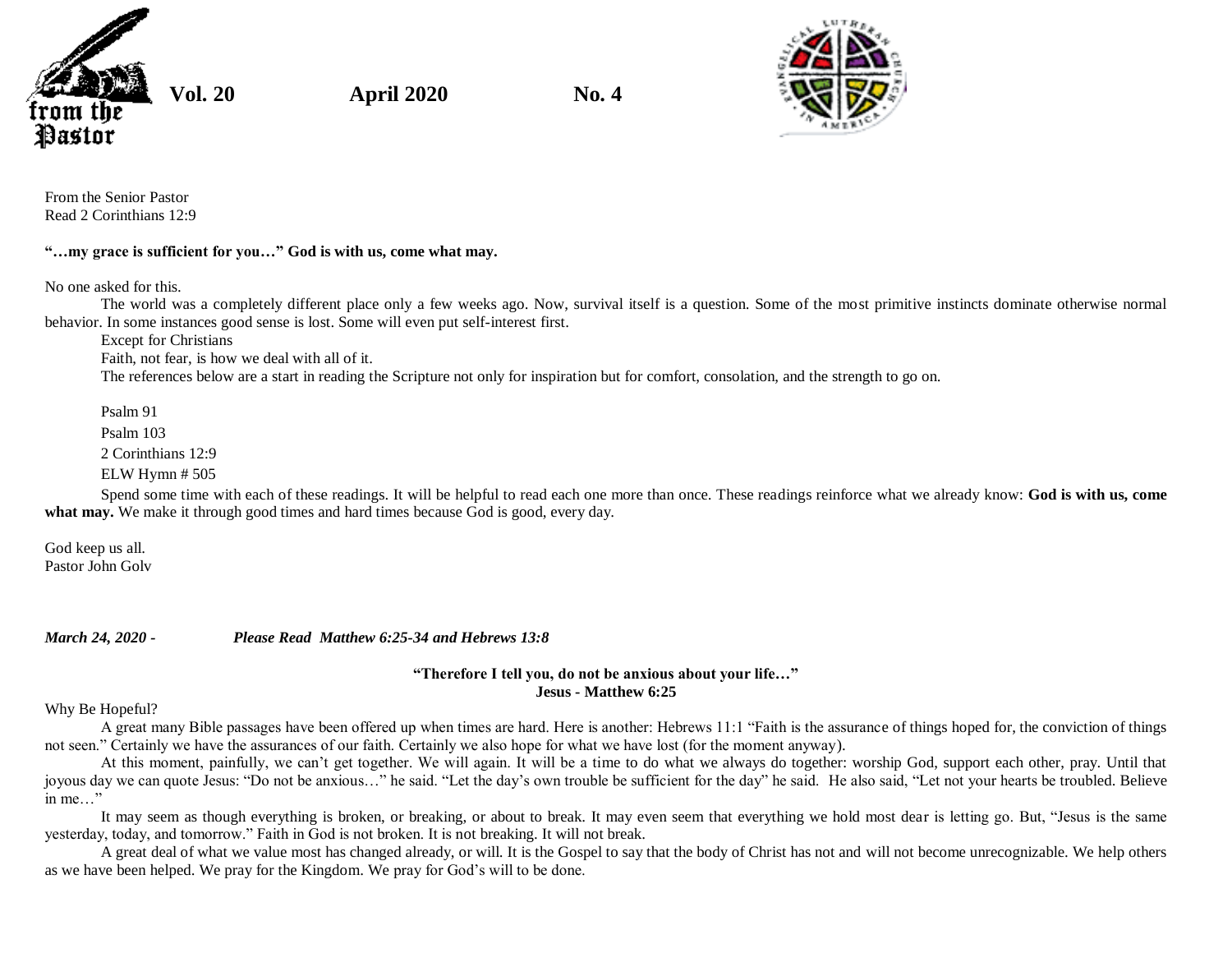God has not given up on us. God hears our prayers. God knows what we need. Stay strong in your faith. Stay strong in your commitments to the other person. We may not be able to gather, but we know full well that we make it through to the other side, together. We may feel weak, even powerless, but we know full well that God is strong. We have long known that there is nothing that can separate us from God.

So we are hopeful. God continues to do what only God can do. We do what we can do, and all of it is more than good enough. Our trust is in God, come what may. God keep us all.

Pastor John Golv

P.S. (Please bear with me. I am still learning FaceBook. And, do you know how to program the carillon at Zion? If so please give me call – 218.686.9591)



**If you know someone who would appreciate a call during this time of isolation, call Darlene at 689-8921. We are working on a call list to stay connected.** 

**For the duration (however long that may be)**

## **Sunday Worship is broadcast at 8:30 am.**

Bishop Tesch has suggested that Holy Communion be "paused." By that he means that we stop Communion for now and resume when we can gather again. Some will (quite properly) choose to have communion at home. The "pause" will be a "Sabbath," a time to reflect on how miraculous communion is.

It is painful to have to say that Baptisms, Weddings, and Funerals will all have to be postponed, until they can be done properly. Choosing to ignore social distancing and going ahead with gatherings unnecessarily puts lives at risk.

The day for us to resume gatherings will come again, but (again our bishop) that day is not imminent.

People wish to help. As of now, staying home, helps. Praying, helps. Pray for yourself. Pray for your family. Pray for those who are homeless. Pray for those who do not have enough. Mailing in your offering, helps.

It is painful to have to say that Holy Week and Easter will have to be postponed or even canceled until next year. The gift of Resurrection; the gift of Pentecost will occur whether or not we observe a day.

## *Christianity Has Been Handling Epidemics for 2000 Years***.**

Author – Lyman Stone – March 30, 2020

The modern world has suddenly become reacquainted with the oldest traveling companion of human history: existential dread and the fear of unavoidable, inscrutable death. No vaccine or antibiotic will save us for the time being. Because this experience has become foreign to modern people, we are, by and large, psychologically and culturally underequipped for the current coronavirus pandemic.

To find the moral resources to tackle COVID-19, both its possible death toll and the fear that stalks our communities alongside the disease, we have to look at the resources built in the past. For me, that means examining how people of my tradition, Christians, and especially Lutherans, have handled the plagues of the past. And while people of all faiths, and none, are facing the disease, the distinctive approach to epidemics Christians have adopted over time is worth dusting off.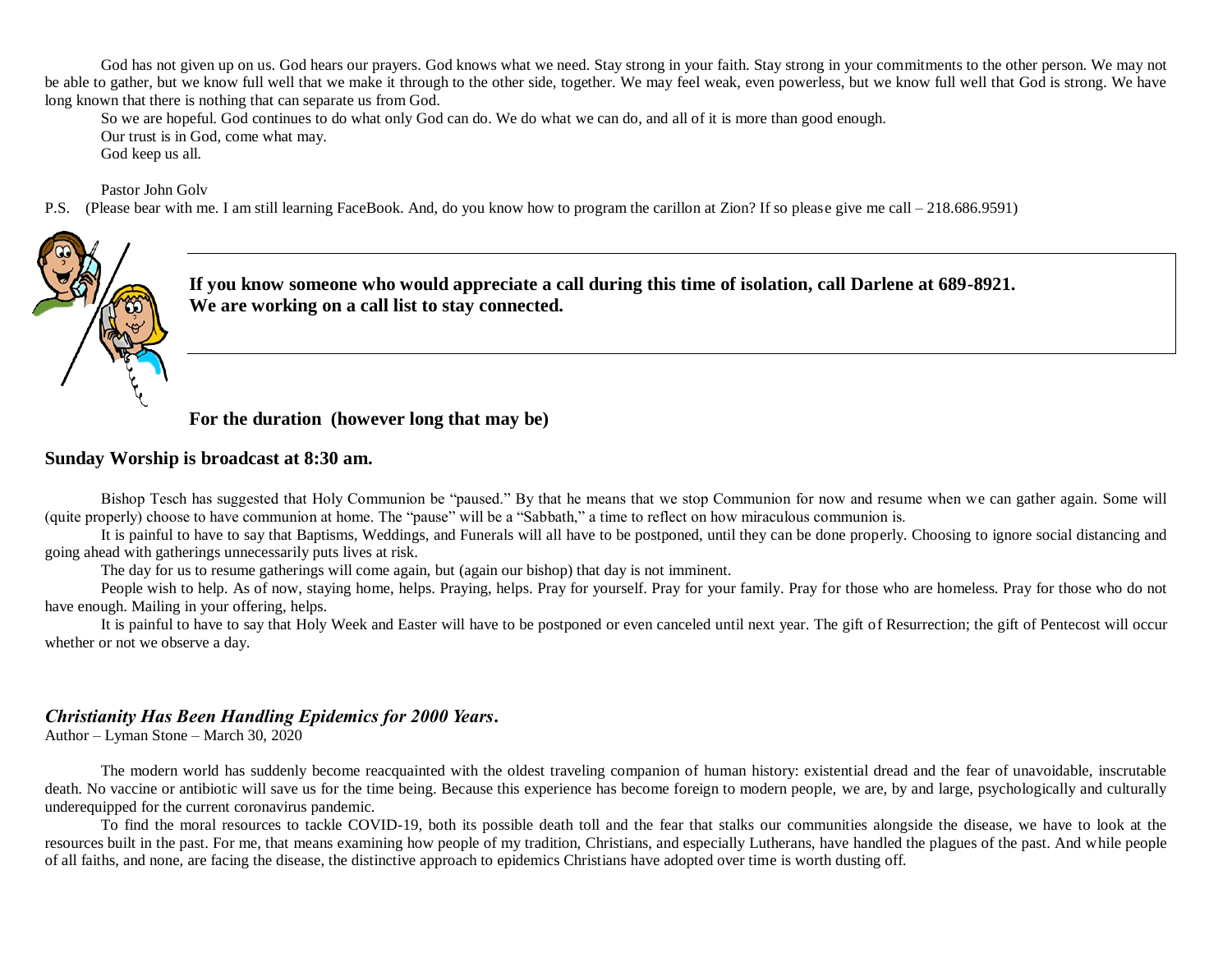The Christian response to plagues begins with some of Jesus's most famous teachings: "Do unto others as you would have them do unto you"; "Love your neighbor as yourself"; "Greater love has no man than this, that he should lay down his life for his friends." Put plainly, the Christian ethic in a time of plague considers that our own life must always be regarded as less important than that of our neighbor.

During plague periods in the Roman Empire, Christians made a name for themselves. Historians have suggested that the terrible Antonine Plague of the 2nd century, which might have killed off a quarter of the Roman Empire, [led to the spread of Christianity,](https://www.biblicalarchaeology.org/daily/ancient-cultures/daily-life-and-practice/the-antonine-plague-and-the-spread-of-christianity/) as Christians cared for the sick and offered an spiritual model whereby plagues were not the work of angry and capricious deities but the product of a broken Creation in revolt against a loving God.

But the more famous epidemic is the Plague of Cyprian, named for a bishop who gave a colorful account of this disease in his sermons. Probably a [disease related to](https://www.theatlantic.com/science/archive/2017/11/solving-the-mystery-of-an-ancient-roman-plague/543528/)  [Ebola,](https://www.theatlantic.com/science/archive/2017/11/solving-the-mystery-of-an-ancient-roman-plague/543528/) the Plague of Cyprian helped set off the [Crisis of the Third Century](https://historycollection.co/4-reasons-third-century-crisis-rome-occurred-fixed/) in the Roman world. But it did something else, too: It triggered the explosive growth of Christianity. Cyprian's sermons told Christians [not to grieve for plague victims](https://books.google.com.hk/books/about/The_Rise_of_Christianity.html?id=HcFSaGvgKKkC&printsec=frontcover&source=kp_read_button&redir_esc=y#v=onepage&q=cyprian&f=false) (who live in heaven), but to redouble efforts to care for the living. His fellow bishop Dionysius described how Christians, "Heedless of danger … took charge of the sick, attending to their every need."

Nor was it just Christians who noted this reaction of Christians to the plague. A century later, the actively pagan Emperor Julian would complain bitterly of how "the Galileans" would care for even non-Christian sick people, while the church historian Pontianus recounts how Christians ensured that "good was done to all men, not merely to the household of faith." The sociologist and religious demographer Rodney Stark claims that death rates in cities with Christian communities may have been just half that of [other](https://books.google.com.hk/books/about/The_Rise_of_Christianity.html?id=HcFSaGvgKKkC&printsec=frontcover&source=kp_read_button&redir_esc=y#v=onepage&q=cyprian&f=false) cities.

This habit of sacrificial care has reappeared throughout history. In 1527, when the bubonic plague hit Wittenberg, Martin Luther refused calls to flee the city and protect himself. Rather, he stayed and ministered to the sick. The refusal to flee cost his daughter Elizabeth her life. But it produced a tract, ["Whether Christians Should Flee the Plague,"](https://tryingsmall.files.wordpress.com/2014/08/luther-on-plague.pdf) where Luther provides a clear articulation of the Christian epidemic response: We die at our posts. Christian doctors cannot abandon their hospitals; Christian governors cannot flee their districts; Christian pastors cannot abandon their congregations. The plague does not dissolve our duties: It turns them to crosses, on which we must be prepared to die.

For Christians, it is better that we should die serving our neighbor than surrounded in a pile of masks we never got a chance to use.

And if we care for each other, if we share masks and hand soap and canned foods, if we "are our brother's keeper," we might actually reduce the death toll, too.

To modern people acquainted with the germ theory of disease, this can all sound a bit foolish. Caring for the sick sounds nice, but it's as likely to infect others as to save lives. In an intensely professionalized medical environment, should common people really assume a burden of care?

Here, a second element of the Christian approach appears: strict rules against suicide and self-harm. Our bodies are gifts from God and must be protected. Or, as Luther says in his essay on the topic, we must not "tempt God." The catechism Luther wrote for Christian instruction elaborates on the Fifth Commandment ("Though shalt not murder") by saying that this actually means we must never even endanger others through our negligence or recklessness. Luther's essay encourages believers to obey quarantine orders, fumigate their houses, and take precautions to avoid spreading the sickness.

The Christian motive for hygiene and sanitation does not arise in self-preservation but in an ethic of service to our neighbor. We wish to care for the afflicted, which first and foremost means not infecting the healthy. Early Christians created the first hospitals in Europe as hygienic places to provide care during times of plague, on the understanding that negligence that spread disease further was, in fact, murder.

Since religious bodies in South Korea, Singapore, Iran, Hong Kong, and even Washington, D.C., have been at the forefront of coronavirus transmission, this injunction is worth remembering. Motivated by this concern, I have prepared an [exhaustive handbook for churches](https://docs.google.com/document/d/13bKFzl1PvObLlRXTx9pIPMOyBWiGkKhHdXu_iWXUqjM/edit?usp=sharing) about how they can fortify their services to reduce coronavirus transmission, informed by guidelines from the Centers for Disease Control and Prevention and my experiences working as a missionary in Hong Kong. The first sacrifice Christians must make to care for our neighbor is our convenience, as we enthusiastically participate in aggressive sanitation measures and social distancing.

This kind of humble care for others is a powerful force. I've seen it at work in my neighbors in Hong Kong, whatever their beliefs. The ubiquitous surgical masks may not actually prevent infection, but they serve as a visible reminder that we're all watching each other's backs. When good sanitary procedure stops being about saving our own skin and starts being about loving our neighbor, it becomes not just life-saving but soul-enlivening.

But it's not that at all. The coronavirus leaves over [95 percent](https://www.who.int/dg/speeches/detail/who-director-general-s-opening-remarks-at-the-media-briefing-on-covid-19---3-march-2020) of its victims still breathing. But it leaves virtually every member of society afraid, anxious, isolated, alone, and wondering if anyone would even notice if they're gone. In an increasingly atomized society, the coronavirus could rapidly mutate into an epidemic of despair. Church attendance serves as a societal roll call, especially for older people: Those who don't show up should be checked on during the week. Bereft of work, school, public gatherings, sports and hobbies, or even the outside world at all, humans do poorly. We need the moral and mental support of communities to be the decent people we all aspire to be.

The Christian choice to defend the weekly gathering at church is not, then, a superstitious fancy. It's a clear-eyed, rational choice to balance trade-offs: We forgo other activities and take great pains to be as clean as possible so that we can meaningfully gather to support each other. Without this moral support, as the citizens of Wuhan, China, can attest—and perhaps soon the people of Italy—life can quickly become unendurable. Even non-Christians who eschew church-going can appreciate the importance of maintaining just one lifeline to a community of mutual care and support.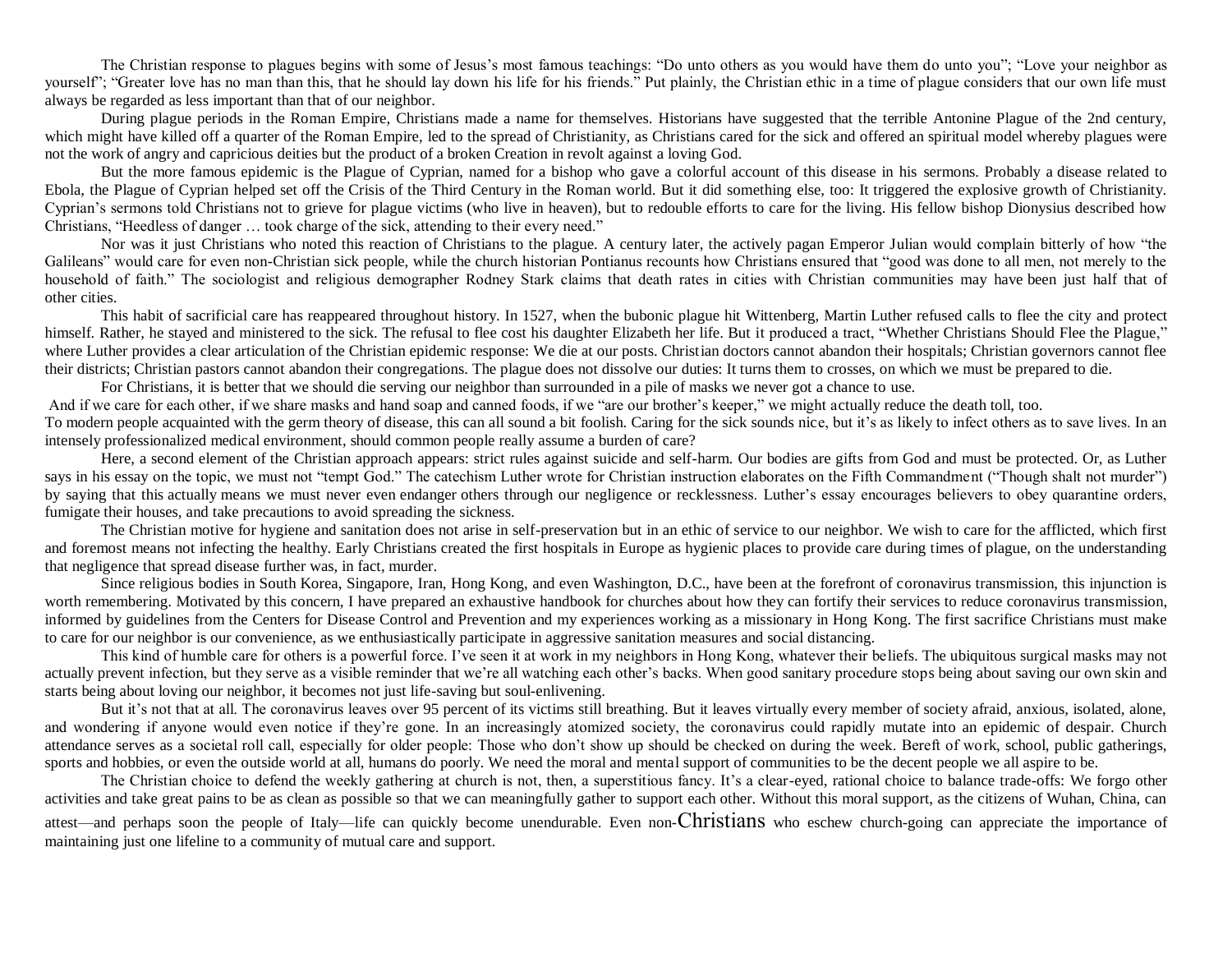

**President's Message Laura Rude**

Dear Zion Church Family-

I hope this letter finds you full of peace and hope. Many uncertainties right now but one thing is for certain. We are not alone! God is with us! God will guide us! God loves us unconditionally. He longs for us to love and praise Him in return and call on His Holy Name for strength and patience and healing!

I was reading recently in my Decision magazine a sermon from the great Billy Graham. I would like to share a piece of that sermon with you as it really spoke to me. In it he writes about 2 kinds of wisdom.

*"First, there is a wisdom that is God-given, a wisdom that, after the mind of Christ, views life in terms of eternity. Of this wisdom, the Scripture says, "But the wisdom that is from above is first pure, then peaceable, gentle, willing to yield, full of mercy and good fruits, without partiality and without hypocrisy" (James 3:17)*

*This God given wisdom is not brash, cynical or high-minded. Its roots are in Christ, and it is characterized by reverence, meekness and faith. Godly wisdom pulls all the meaningless pieces of life together and makes them fit! This is what we call understanding.*

*But worldly wisdom is entirely different. It is cunning, clever, subtle, and designing. It schemes, connives, and is motivated by animal instincts. The Bible warns about this kind of wisdom when it says, "In much worldly wisdom is much grief and he who increase knowledge increases sorrow." (Ecclesiastes 1:18)"*

I certainly hope that excerpt resonated with you as well. May all be seeking God's wisdom and grace as we face these uncertain times. Resting assured that God is good and faithful!

As most activities have been put on hold for now, please remember to reach out to each other for encouragement and pray for each other. Look for the daily miracles and blessings all around us.

The church council will meet again in early April to assess the situation. Any updates will be made to our website, social media, local media or feel free to call the church or reach out to me. For now, we plan on continuing our local broadcast on TV and Radio to stay connected. We are a family and together we will get through this and meet again soon!

Praying you seek God's wisdom. Stay healthy and keep the faith!

Serving humbly – Laura Rude



**We are trying to update Zion's Facebook page daily. Check it out. If you aren't on Facebook, consider giving it a try.**

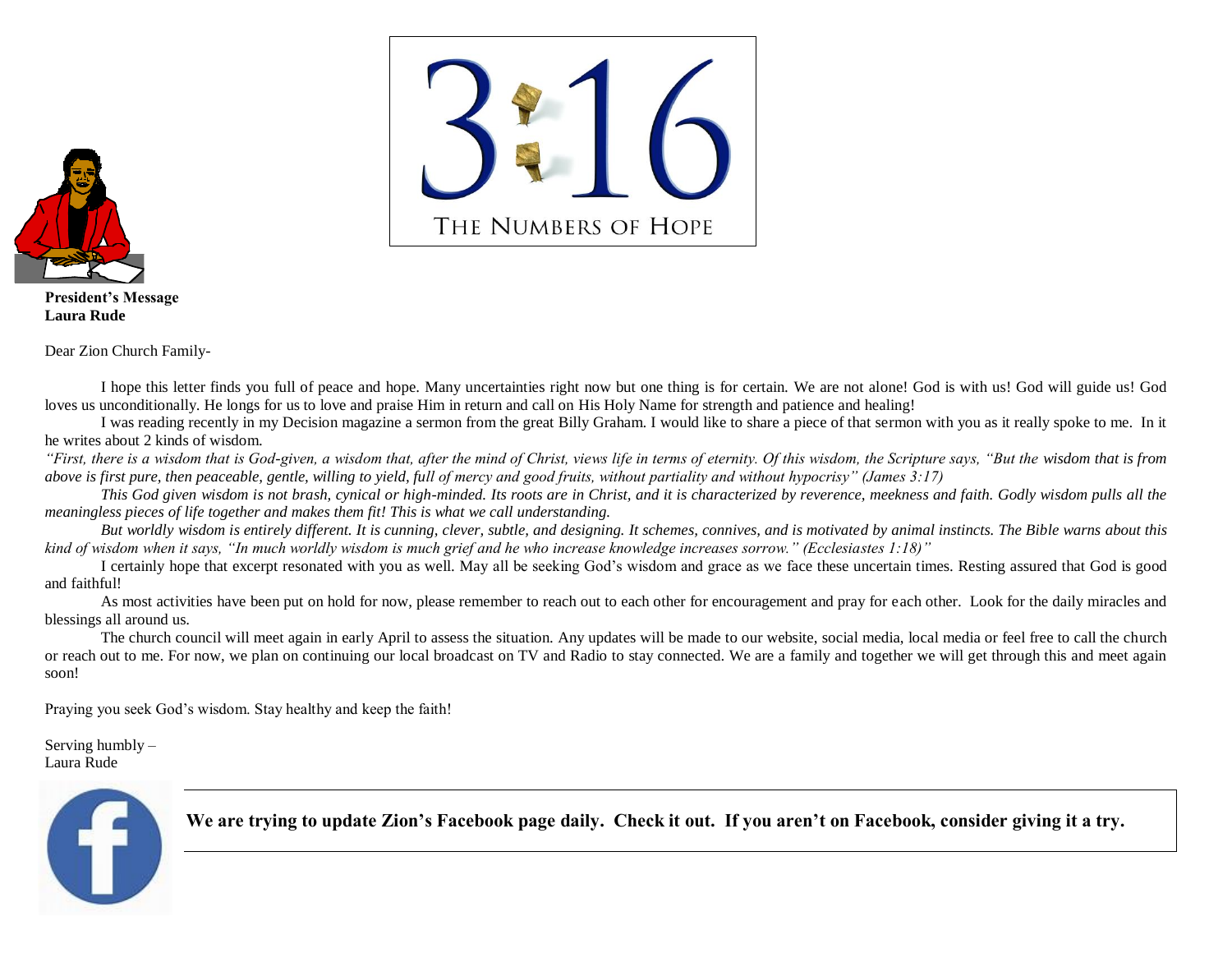

**Madison Crane** Director of Children, Youth, and Families Zion and Redeemer Lutheran Churches

Peace to you amidst the unknowns in the world around us. As I look around and have many questions, I do a double take and see God's hand in all things. In this moment of distancing ourselves physically from one another, we have an opportunity to draw nearer to our heavenly Father and loving God. How? Through prayer, actions, and worship we draw nearer. A fantastic devotional for families in this time is *Pandemic Hope: A Family Devotional For Life During Covid19*. Throughout this there are opportunities to grow in faith with your family. Another great resource is the FREE downloadable app of Martin Luther's Small Catechism and over 500 years later we can still use that tool to understand our faith a bit more- just using technology a little bit differently than Martin Luther might have imagined!

> **Hand**y prayer ideas are: the 5-finger prayer! Each finger represents a person or people to pray for:

The thumb - Family and friends The pointer finger - People who point and give direction/guidance (leaders and teachers) The index finger - People who stand tall in leadership position (those in government and authority) The ring finger - People who are weak or sick The pinky - Myself last

We each have a lot of impact. What also can be infectious in this time is kindness, healthy habits, and creative ways to bust the boredom or cabin fever. If your kids are missing their teachers- write them a letter to their school address. Another way to connect with someone is to give them a call and hear their voice in person! We were created to care for one another and the world around us. This time of being physically distant from one another is a challenge when we were created to make connections, but now is a time to draw nearer to our creator in the Word and prayer, have caring conversations with one another, and be patient and gracious with one another. That is how we must connect. Our God who created the heavens and earth and all the stars in the sky, knows how to care for each of us by holding us in His hands.



**Zion Lutheran's Parish Planning Council Minutes March 17, 2020**

The Parish Planning council meeting was called to order by President Laura Rude at 5:31 p.m. In attendance were Laura Rude, Pastor John Golv, Pastor Ale Tulu, Barbara Overbye, Tim Numedahl, Penni Nelson, Madison Crane, Marijo Nabben, Mike Spears, Glenice Johnson, Lindsay Henrickson, Sharon Jorde, Dennis Yost, and Deb Holtan.

Pastor John led the group in prayer.

The minutes for the February 18, 2020 meeting were presented with the correction made under Pastor Ale's report. The month should have stated February not March for the Conference 2 meeting. A motion was made to accept the minutes with the said correction. The motion was approved.

**Treasurers Report**: The report was filed for audit. No board reports were presented.